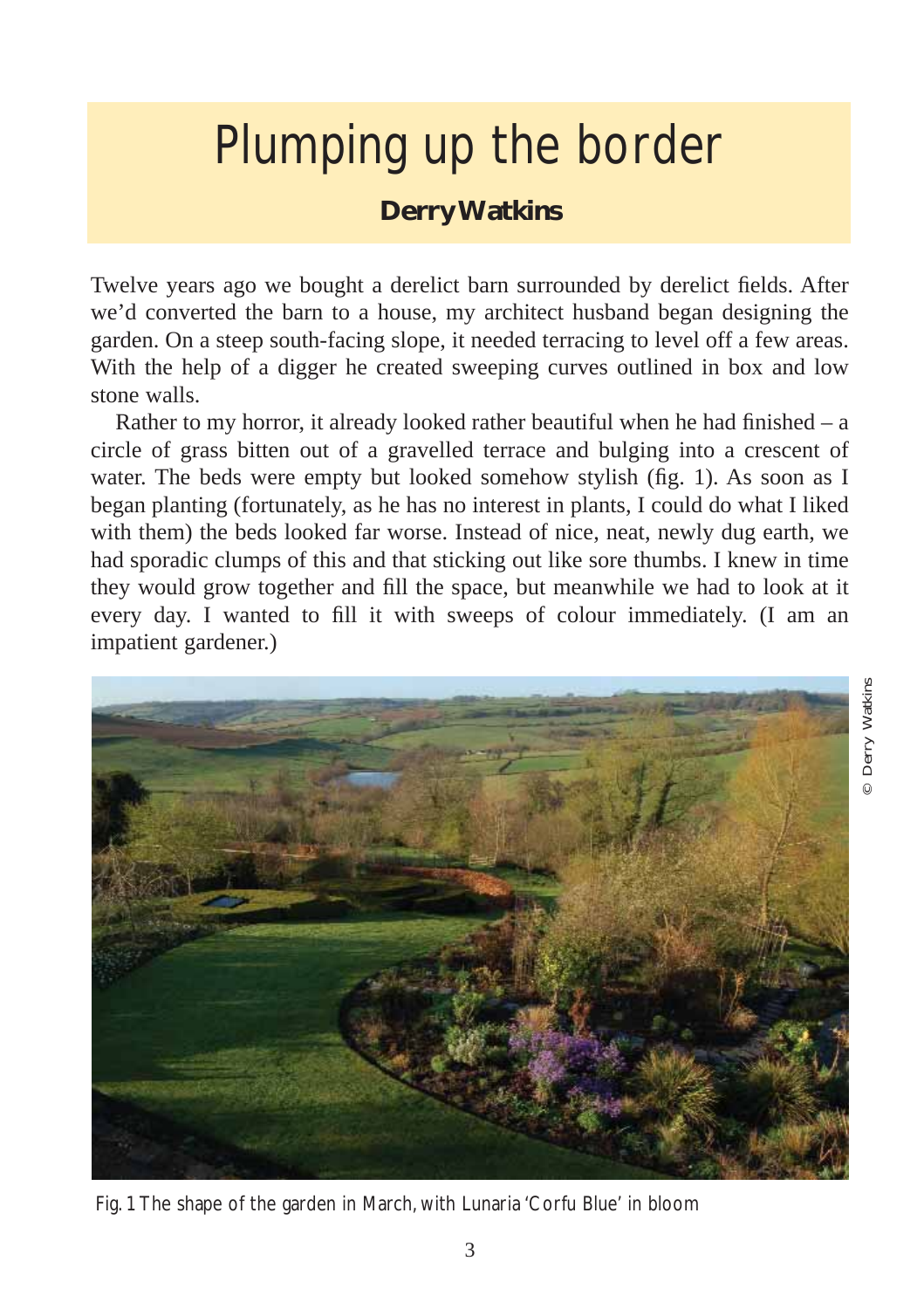

Fig. 2 *Canna* 'Durban', *C.* 'Striata', *Nasturtium* 'Hermione Grashof', *Dahlia* 'Nuit d'Ete'

My first thought was annuals – but most of them don't bloom for long enough. I did not want a month of colour, I wanted five months of colour! If I had known about it, I would have planted Pictorial Meadows Mix over it all and have had what looks like a sea of wild flowers for four months – the Mix is a mix of annuals carefully selected to give a sequence of brilliant colour for the whole summer.

But Pictorial Meadows Mix did not exist then, so my thoughts quickly turned to tender perennials, which are my first love anyway (fig. 2). They outbloom any hardy plant by a factor of about ten to one. Virtually every tender perennial will bloom for at least three months, often for six! So that first summer I filled the garden with salvias, argyranthemums, double nasturtiums,

dahlias, cannas, bidens, osteospermums and sanvitalias. Fortunately I had a nursery to forage in, but with a little forethought and a sharp knife in the previous September you can propagate all the tender perennials you could wish for. I would not want to plant out a garden of just tender perennials every year, but I would not be without their drama and profusion of colour throughout the season.

I did use some annuals. I needed some height in this brand new expanse of garden, and there are a few annuals which can get to 1.3 to 1.5m in three months. For filling gaps, there is nothing to touch *Cosmos bipinnatus* 'Purity' (fig. 3), its enormous, white, simple flowers on fine leaves will fill all the space it can find. *Nicandra physalodes* (fig. 4) is an instant shrub, 1.3–1.5m from a March sowing; it looks too robust to be an annual. If you cut it and take it inside when it dies, it holds its beautiful seedpods on an elegant Japanese structure of twigs all winter.

To get real height and drama from annuals, try sowing them in September and overwinter them frost-free. Plant them out in April and they will be monsters by June. Glorious! But they won't last all summer. You should sow another batch in April to flower from July onwards; they won't get so big but they will carry on the show thorough September.

For even bigger plants, try sowing hardy biennials and short-lived perennials in June to bloom the following year. The biennials will be in flower earlier than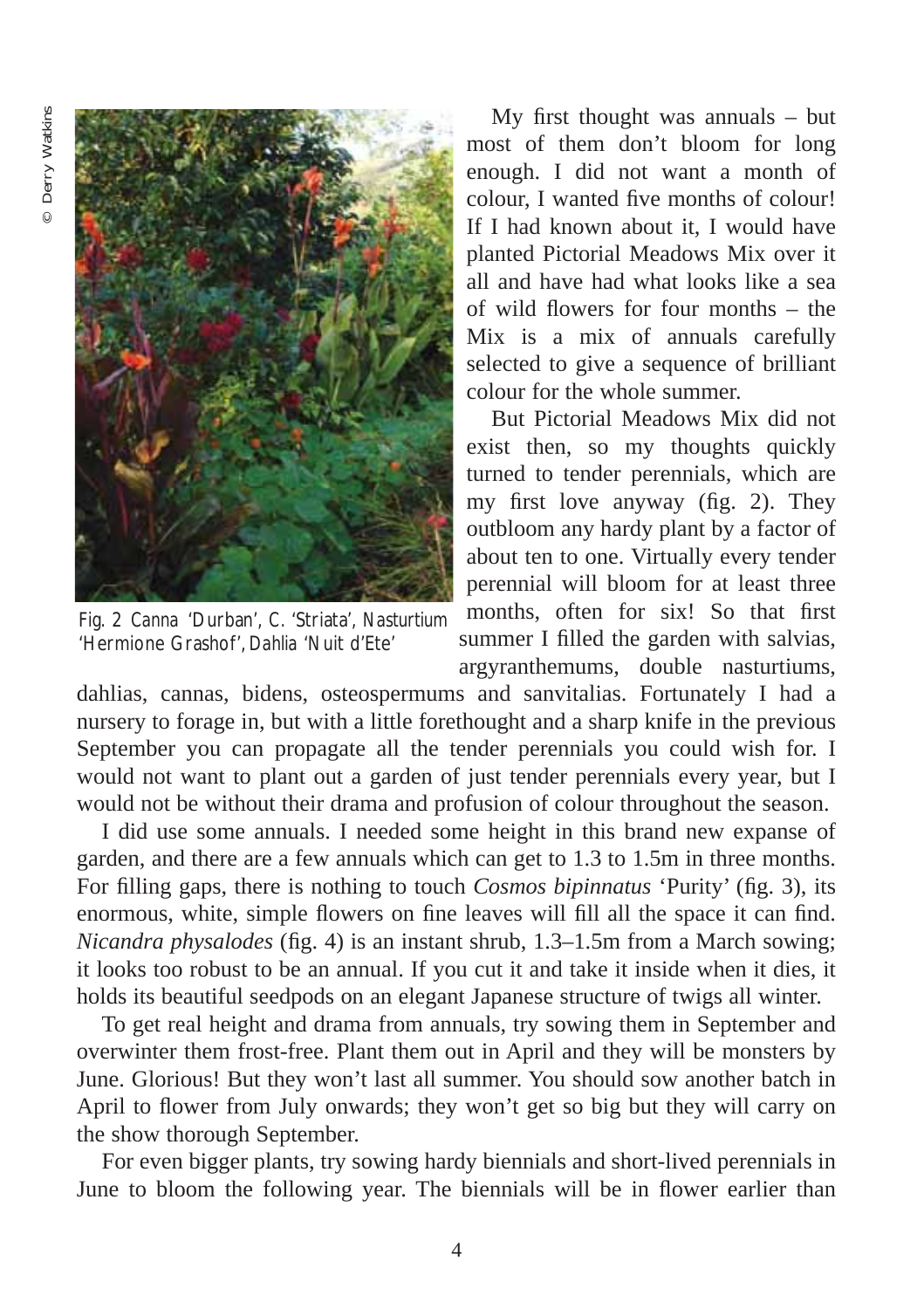

Fig. 3 *Salvia turkestanica*, *Cosmos bipinnatus* 'Purity' and *Ricinus* 'New Zealand Purple'

most annuals (and onopordums will give you all the height you could want, easily 2.5–3m in a season). Some biennials will last an extra year or two if you deadhead them early, Sweet Williams and angelicas especially. One of our lunarias has forgotten to be biennial. It flowers, then comes up again from short suckers which bloom sporadically though the rest of the year. My first plant is now four years old with a woody trunk! A lovely soft blue, it seems to be the dominant form on some Greek islands – 5 years ago seed was sent from both Corfu and Paxos – and it comes entirely true. We call it *Lunaria* 'Corfu Blue' (fig. 5).

Not quite biennial, but not quite perennial either, are the short-lived perennials, living for 3, 4 or 5 years. They are wonderful for filling gaps and then gracefully giving way when your more treasured permanent plants grow. And of course they can be used to fill the dreadful gaps when the cardoons are cut back or something dies on you. Best of all for me are erysimums, so easy to propagate, so quick to fill gaps. And now in so many colours. The pink and cream form of erysimum, 'Pastel Patchwork', planted alongside brown grasses and apricot heucheras, is to die for (fig. 6). The rich red-purples of *E.* 'Parish's' (fig. 7) are amazing scrambling through the grey leaves of the shrubby *Lupinus arboreus* whiteflowered (fig. 8). Gauras (fig. 9) and agastaches (fig. 10) and sphaeralceas (fig. 11) are some of the most floriferous plants in my garden. If the drainage is good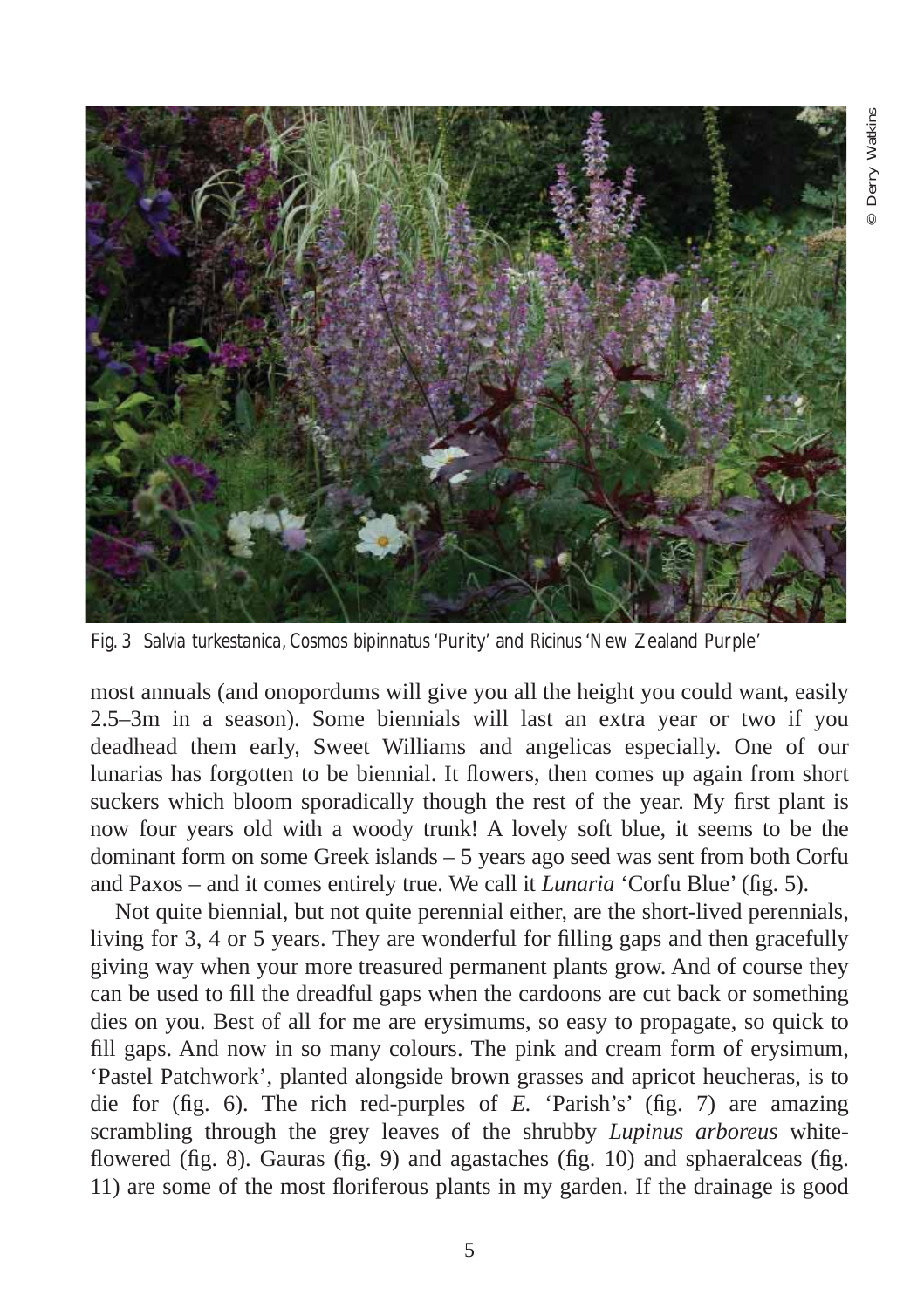



Fig. 4 *Nicandra physalodes* Fig. 5 *Lunaria* 'Corfu Blue'

(or the winters not too wet) they will often go on for several years; but even if not, they are so quick to grow and so long in bloom it is well worth propagating them every year.

After a year of so, self-sowing plants take over from the carefully nurtured babies I have been putting out. *Linaria purpurea* 'Canon Went', *Tragopogon crocifolius* (fig. 12), *Geranium pyrenaicum* 'Bill Wallis', *Papaver rhoeas* Mother of Pearl Group and *Verbena bonariensis* come in great drifts, tying the garden together with a generosity that I cannot begin to match. They don't flower for



Fig. 6 *Carex flagellifera*, *Erysimum* 'Pastel Patchwork' and *Heuchera* 'Caramel' with 'Queen of the Night' and 'White Triumphator' tulips.

6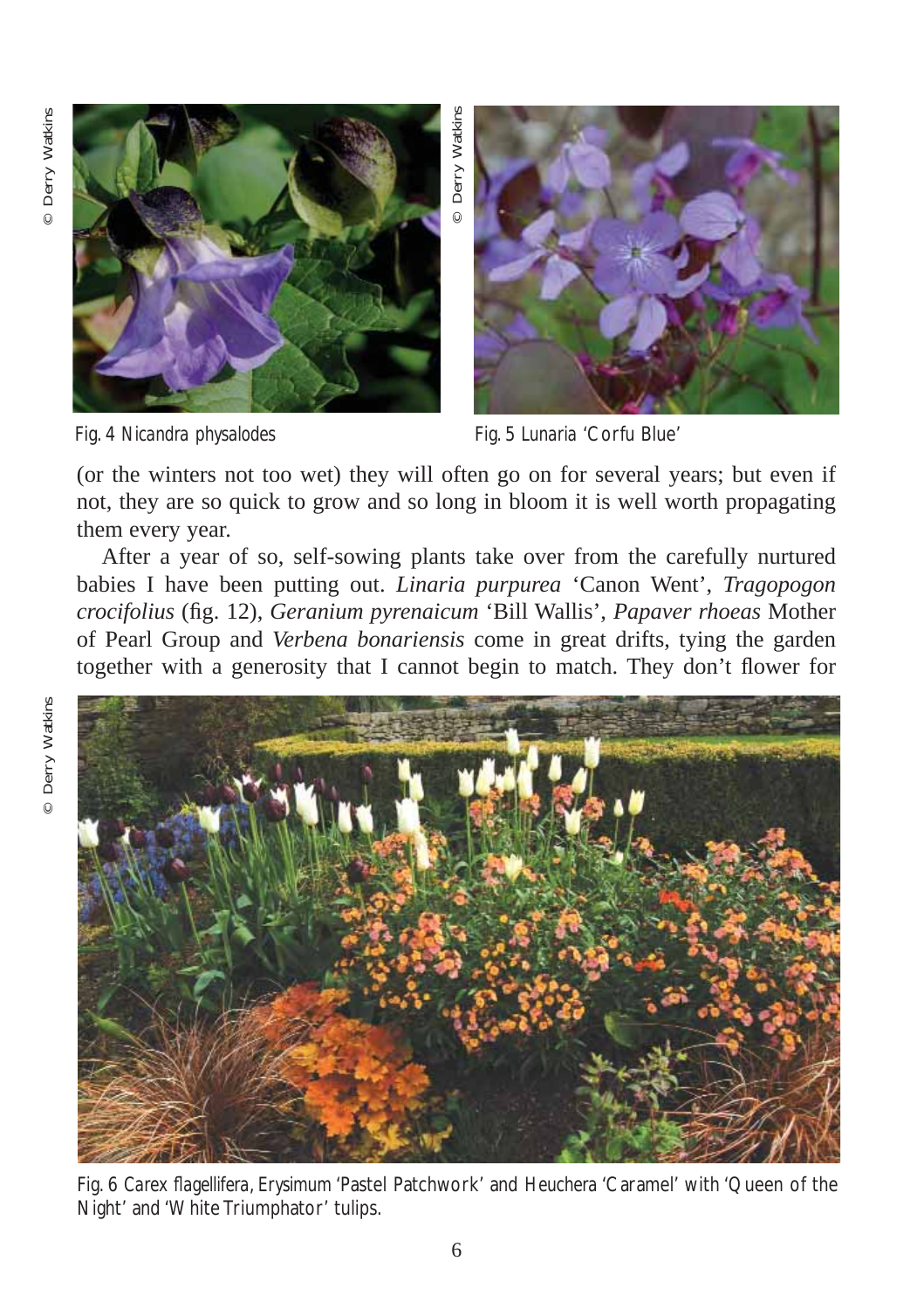© Derry Watkins

Derry Watkins

more than a month or so, but they appear and disappear so gracefully, filling gaps you didn't know you had. The only things to be wary of are self-seeders which are difficult to dig up (violets, *Alchemilla mollis*, wild strawberry), and those which self-sow so thickly that they crowd other plants out (like *Nigella* and *Limnanthes*), so make sure you start with a form you really like. It's no more difficult to grow white California poppies than orange ones. But if you let the original wild form Fig. 7 *Erysimum* 'Parish's' in, you will soon have only orange. As long as you only have the one you want, it can only cross with itself and give you more of the same. It is worth the effort to start with a beautiful variety: it should grow just as well as a common one.

In shade my favourite self-seeder is *Corydalis ochroleuca* – fine leaves and pale cream flowers for months. To my amazement, *Anemanthele lessoniana* (syn. *Stipa arundinacea*), which I have always grown in sunny, dry conditions (when it turns beautiful shades of bronze) has begun self-seeding in the woods. You would hardly recognise it, a shimmering silky green airy froth, just beautiful.

It's very tempting to think "Oh, I'll just cover it all with ground cover", but except where you want a carpet of one plant I would be wary of anything described as ground cover. It is probably an aggressive thug and you will spend more time and energy digging it out than you would have spent planting twenty more accommodating plants. 'A weed by any other name...' On the other hand, I did deliberately plant two thugs in my garden – *Phalaris arundinacea* var. *picta*





Fig. 8 *Lupinus arboreus* white-flowered



Fig. 9 *Gaura lindheimerii*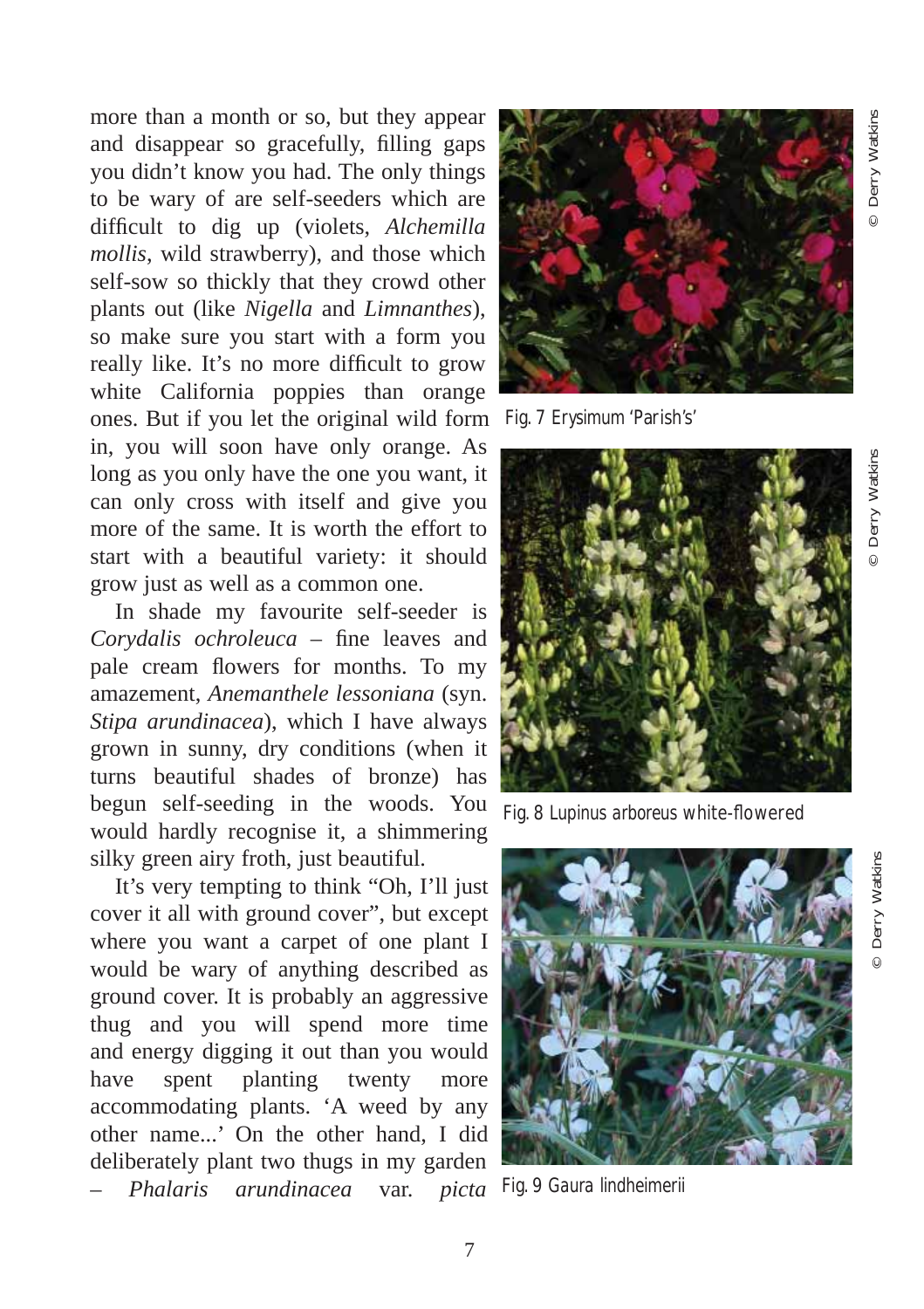

Fig. 10 *Agastach*e 'Painted Lady'



Fig. 11 *Sphaeralcea* 'Childerley'



Fig. 12 *Tragopogon crocifolius*

'Feesey' (a slightly more refined gardeners' garters) and *Lysimachia ciliata* 'Firecracker'. I put them together so the dark leaves of the lysimachias push through the white grass. By diligently cutting them to the ground twice a year and digging out the excess every spring, I've kept them in check for nine years. But I am tired of fighting, and they will have to go. Likewise the glorious white rosebay willowherb, beautiful in flower and in seed. after slowly increasing for several years is suddenly off on the rampage. It has to go from the garden, but I am going to try it in long grass, which keeps my macleaya in check beautifully.

Better than ground cover are hardy perennial plants which cover a lot of ground in a year, but don't root as they go so they don't try to take over the garden. For me, three of the best are geraniums: Rozanne – big blue flowers with a white eye, best in a little shade; 'Mavis Simpson' – sheets of pink in full sun; and Patricia – a waterfall of deep pink. They all have the same generous habit, flowering from June to October, but dying back to a neat core in the winter.

Thalictrums all have beautiful foliage and give height and grace. *T. delavayi* 'Album' is elegant and refined. *T*. 'Elin' (fig. 13), the biggest of the lot, has particularly beautiful purple-flushed new growth in spring. It makes a transparent hedge – a dividing line through my biggest border, a veil that interrupts the view without obscuring it, and increases the sense of depth. And last year I grew *T.*

'Splendide' which is like *T. delavayi* on steroids – taller darker stems, more flowers for longer. It must have a drawback somewhere, but I haven't found it.

I didn't realise it when I began this garden, but one of the easiest ways to get instant height is to use grasses, especially miscanthus. Very upright, selfsupporting, they immediately grow to 1.5–2m and stay there. They don't get